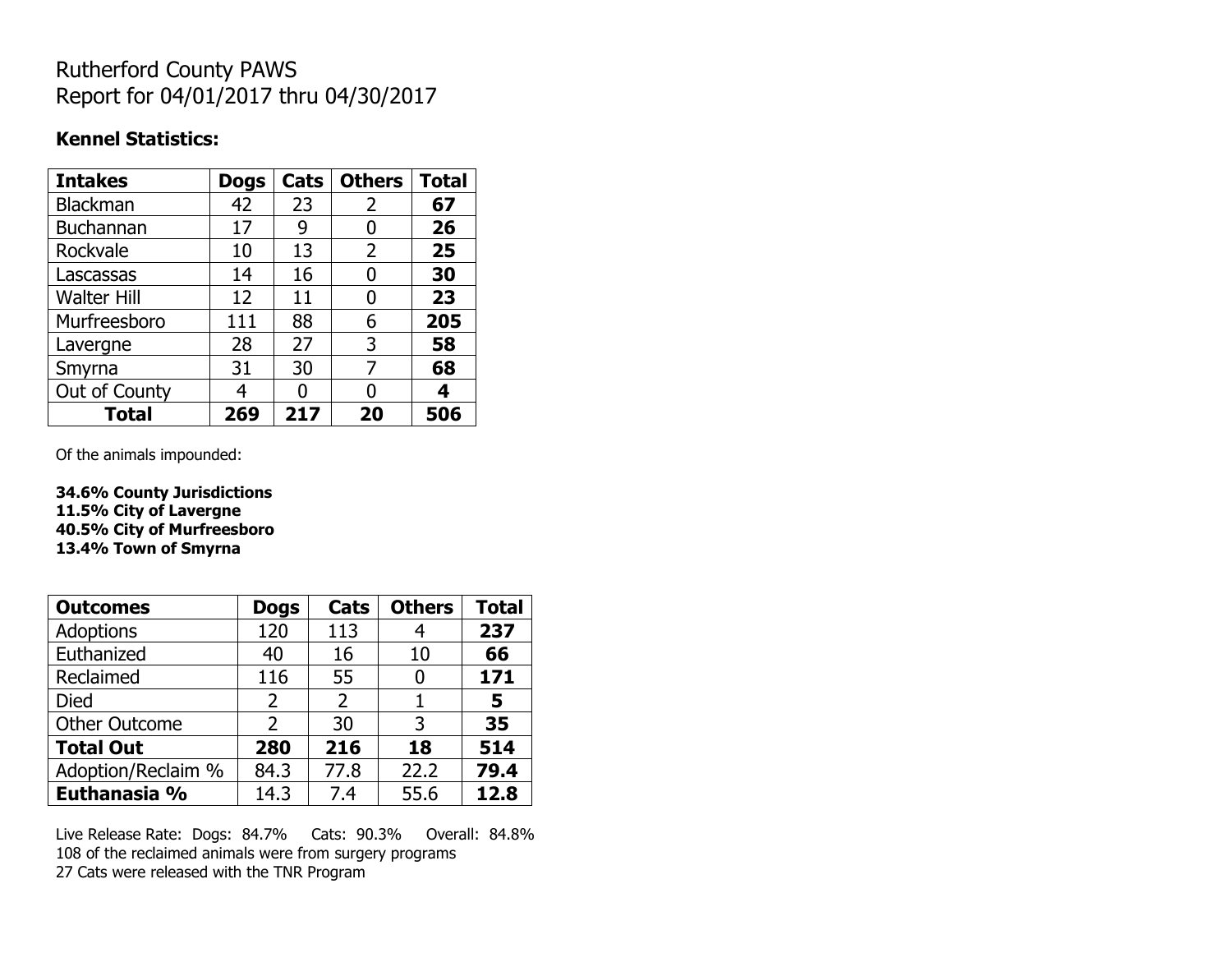Animals left in shelter on 04/30/2017: 107

1303 People visited the shelter looking for a lost /new pet.

1987 Logged calls/voice mails for the month.

#### **Activity Report by Jurisdiction:**

| Zones           | <b>Calls Received</b> | Calls Completed |
|-----------------|-----------------------|-----------------|
| <b>Blackman</b> | 203                   | 207             |
| Buchannan       | 186                   | 190             |
| Lavergne        | 249                   | 254             |
| Lascassas       | 101                   | 104             |
| Murfreesboro    | 517                   | 532             |
| Rockvale        | 102                   | 103             |
| Smyrna          | 166                   | 172             |
| Walter Hill     | 115                   | 117             |
| Out of Area     | 13                    |                 |
| <b>Total</b>    | 1652                  | 1697            |

43.5% County Jurisdictions 15.1% City of Lavergne 31.3% City of Murfreesboro 10.1% Town of Smyrna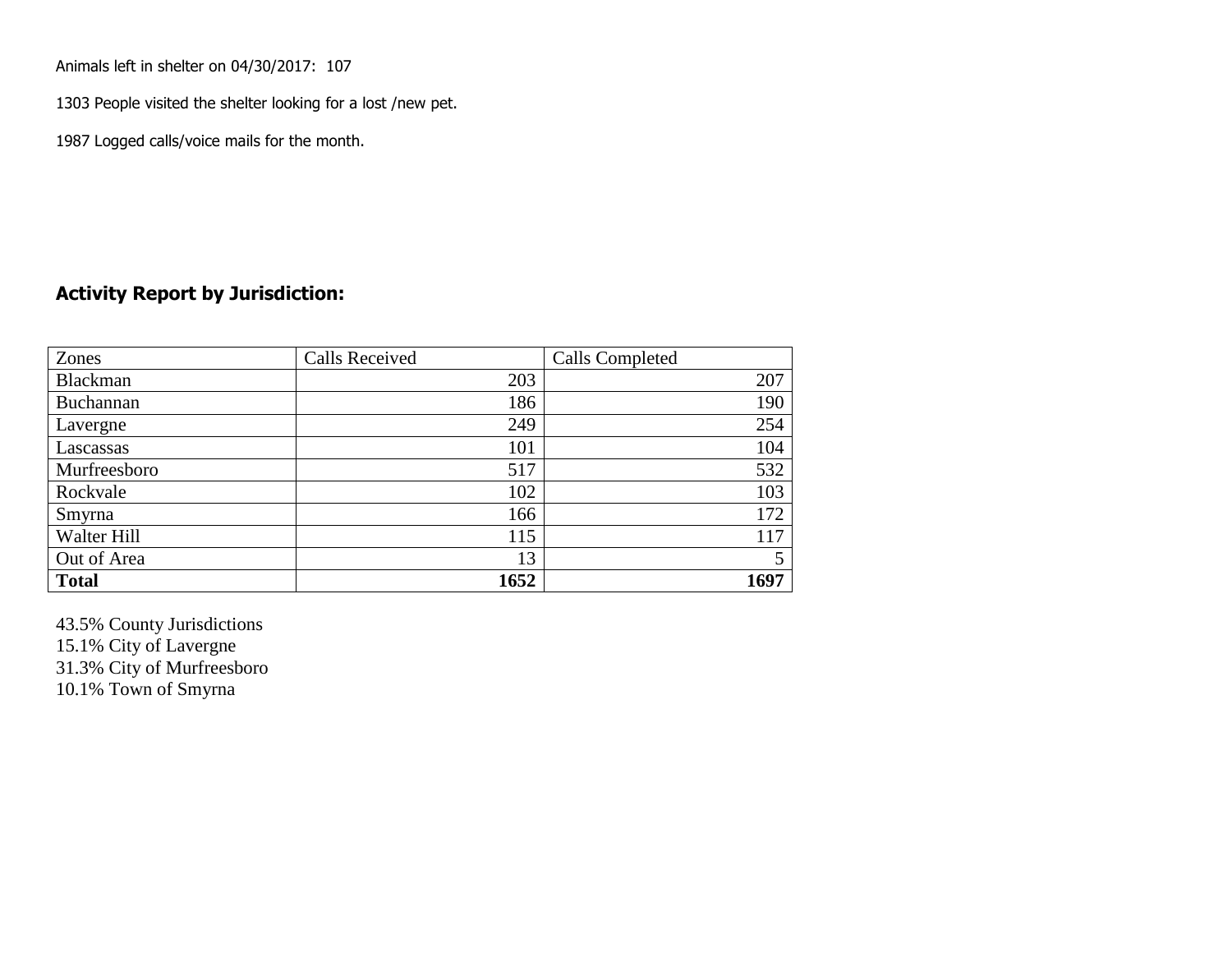# **Mileage:**

| <b>Officer</b> | <b>Miles</b> |
|----------------|--------------|
| 422            | 1666         |
| 423            | 1799         |
| 425            | 643          |
| 426            | 1000         |
| 427            | 1410         |
| 428            | 1461         |
| 430            | 1423         |
| 431            | 1470         |
| 432            | 223          |
| 437            | 1235         |
|                |              |
|                |              |
|                |              |
|                |              |
|                |              |
|                |              |
|                |              |
| <b>Total</b>   | 12331        |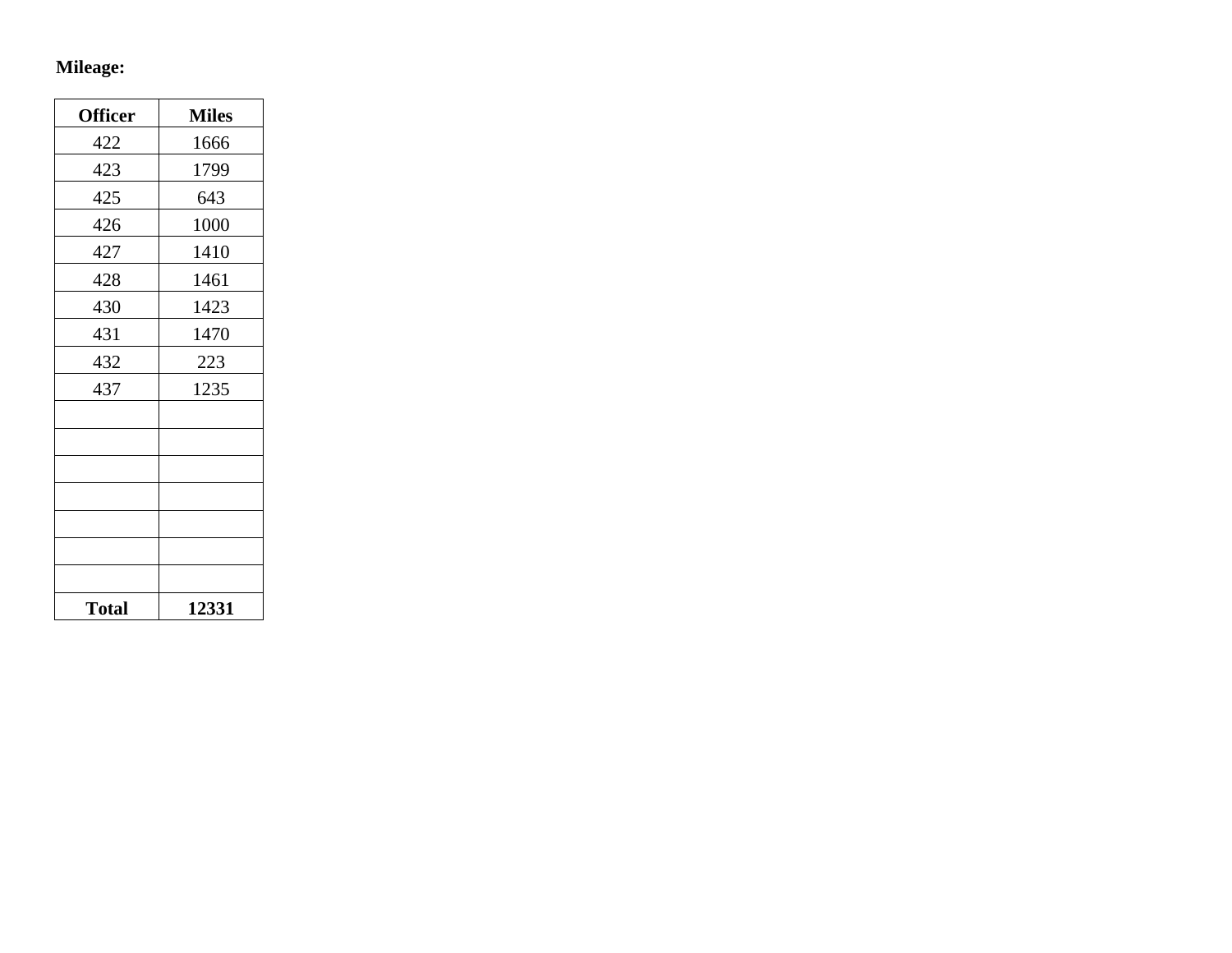## Fiscal Year-to-Date Report 07/01/16 thru 04/30/2017

#### **Kennel Statistics:**

| <b>Intakes</b>     | <b>Dogs</b> | Cats | <b>Others</b> | <b>Total</b> |
|--------------------|-------------|------|---------------|--------------|
| <b>Blackman</b>    | 218         | 235  | 8             | 461          |
| <b>Buchannan</b>   | 182         | 161  | 3             | 346          |
| Rockvale           | 154         | 158  | 11            | 323          |
| Lascassas          | 175         | 172  | 6             | 353          |
| <b>Walter Hill</b> | 129         | 125  | 3             | 257          |
| Murfreesboro       | 1013        | 1115 | 122           | 2250         |
| Lavergne           | 253         | 303  | 40            | 596          |
| Smyrna             | 271         | 388  | 34            | 693          |
| Out of County      | 41          | 70   | 0             | 111          |
| <b>Total</b>       | 2436        | 2727 | 227           | 5390         |

Of the animals impounded since July 01:

**34.2% County Jurisdictions**

**11.1% City of Lavergne**

**41.8% City of Murfreesboro**

**12.9% Town of Smyrna**

| <b>Outcomes</b>      | <b>Dogs</b> | Cats | <b>Others</b> | <b>Total</b> |
|----------------------|-------------|------|---------------|--------------|
| <b>Adoptions</b>     | 1212        | 1141 | 41            | 2394         |
| Euthanized           | 318         | 869  | 71            | 1258         |
| Reclaimed            | 860         | 629  | 4             | 1493         |
| <b>Died</b>          | 18          | 53   | 11            | 82           |
| <b>Other Outcome</b> | 30          | 90   | 99            | 219          |
| <b>Total Out</b>     | 2438        | 2782 | 226           | 5446         |
| Adoption/Reclaim %   | 85.0        | 63.6 | 19.9          | 71.4         |
| Euthanasia %         | 13.1        | 31.2 | 31.4          | 23.1         |

Live Release Rate: 74.3%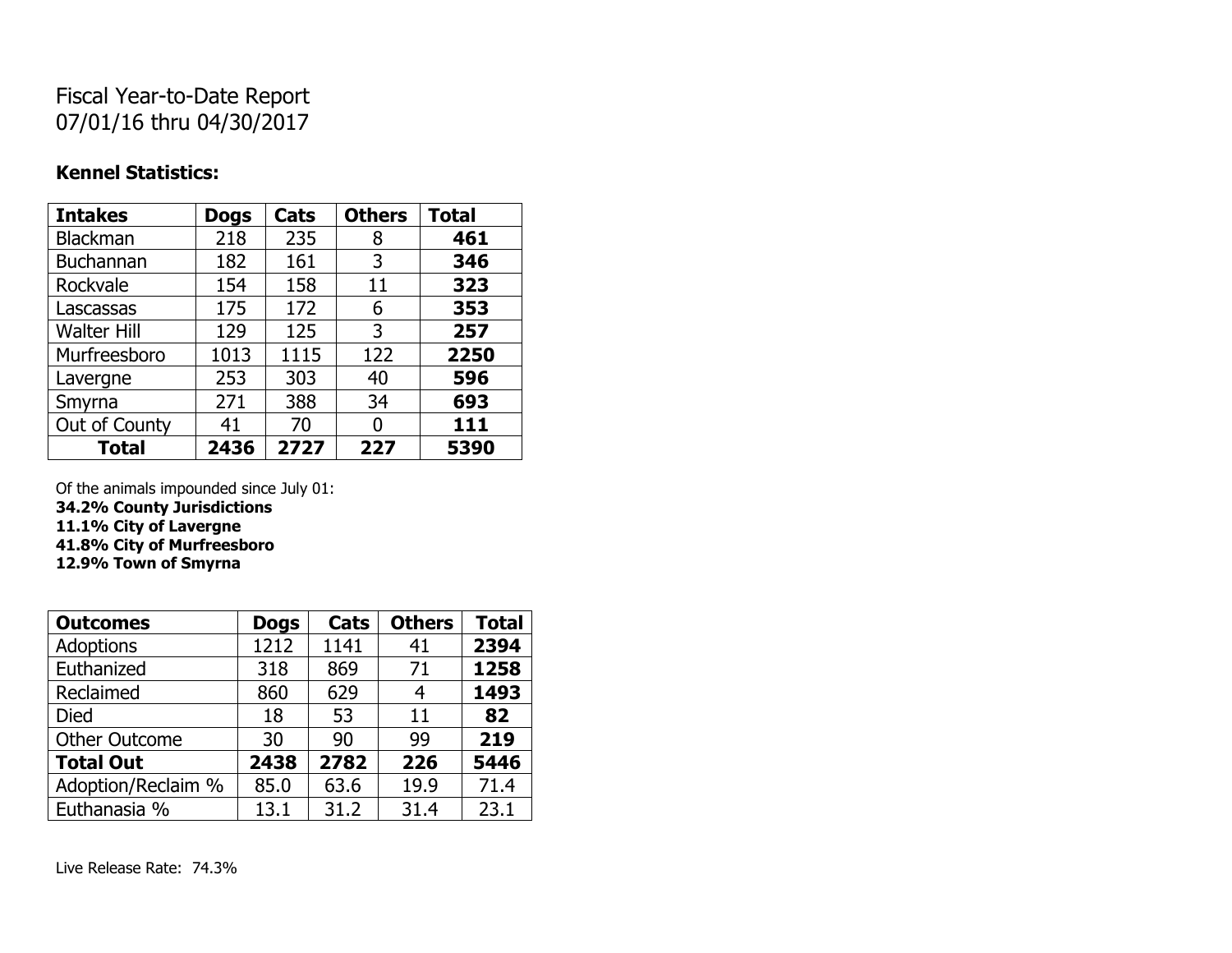20937 People have visited the shelter since July 01, 2016 looking for a lost /new pet.

19430 Logged calls/voice mails since July 01, 2016.

### **Activity Report by Jurisdiction:**

| Zones           | <b>Calls Received</b> | Calls Completed |
|-----------------|-----------------------|-----------------|
| <b>Blackman</b> | 1707                  | 1710            |
| Buchannan       | 1239                  | 1244            |
| Lavergne        | 2215                  | 2224            |
| Lascassas       | 1124                  | 1127            |
| Murfreesboro    | 5305                  | 5321            |
| Rockvale        | 966                   | 10              |
| Smyrna          | 1576                  | 966             |
| Walter Hill     | 927                   | 1580            |
| Out of Area     | 87                    | 928             |
| <b>Total</b>    | 15146                 | 15192           |

40.0% County Jurisdictions 14.6% City of Lavergne 35.0% City of Murfreesboro 10.4% Town of Smyrna